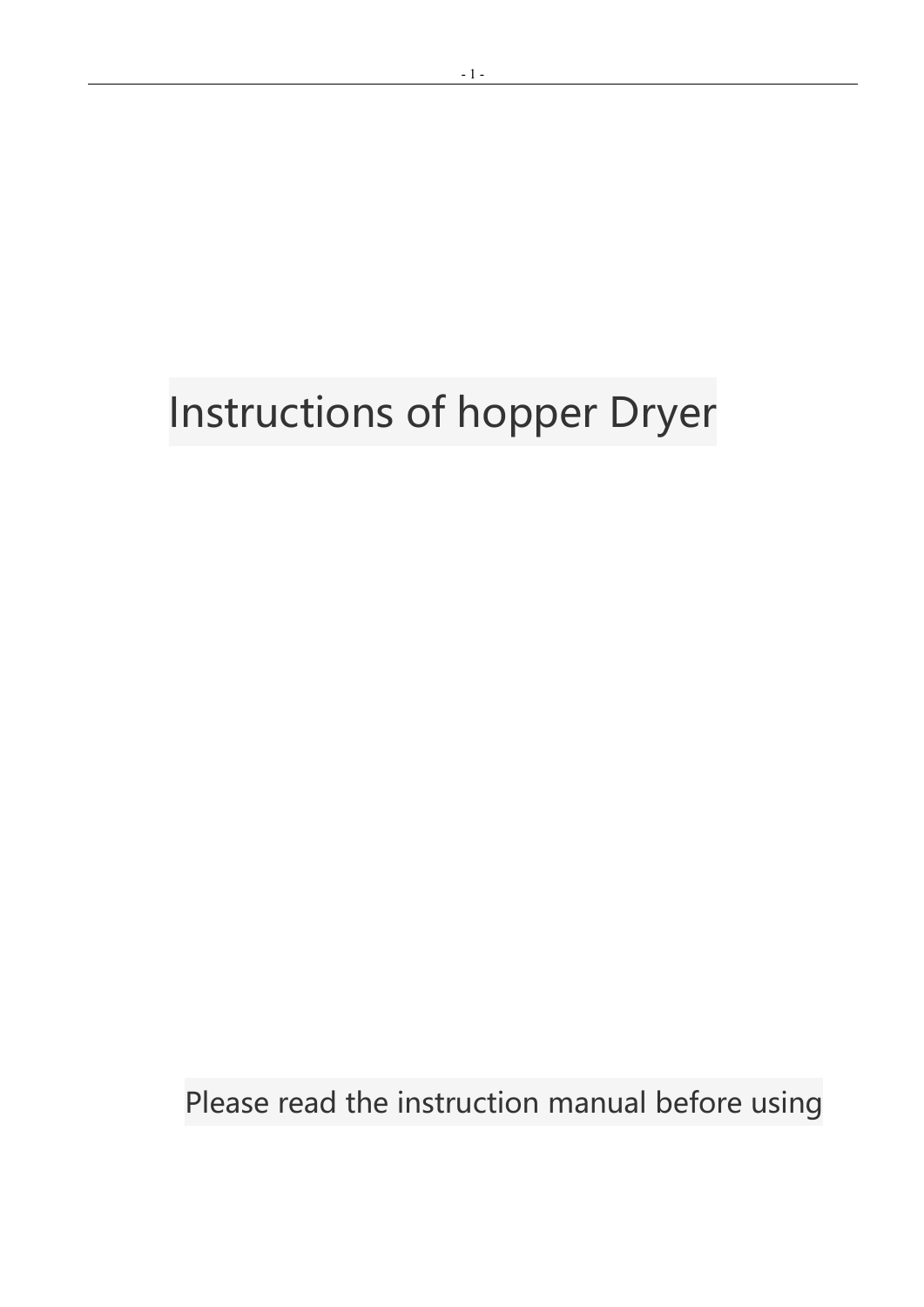



#### 二、 **Function Description:**

1. Temperature measurement and control range: 0-400 degrees

## **Dryer manual**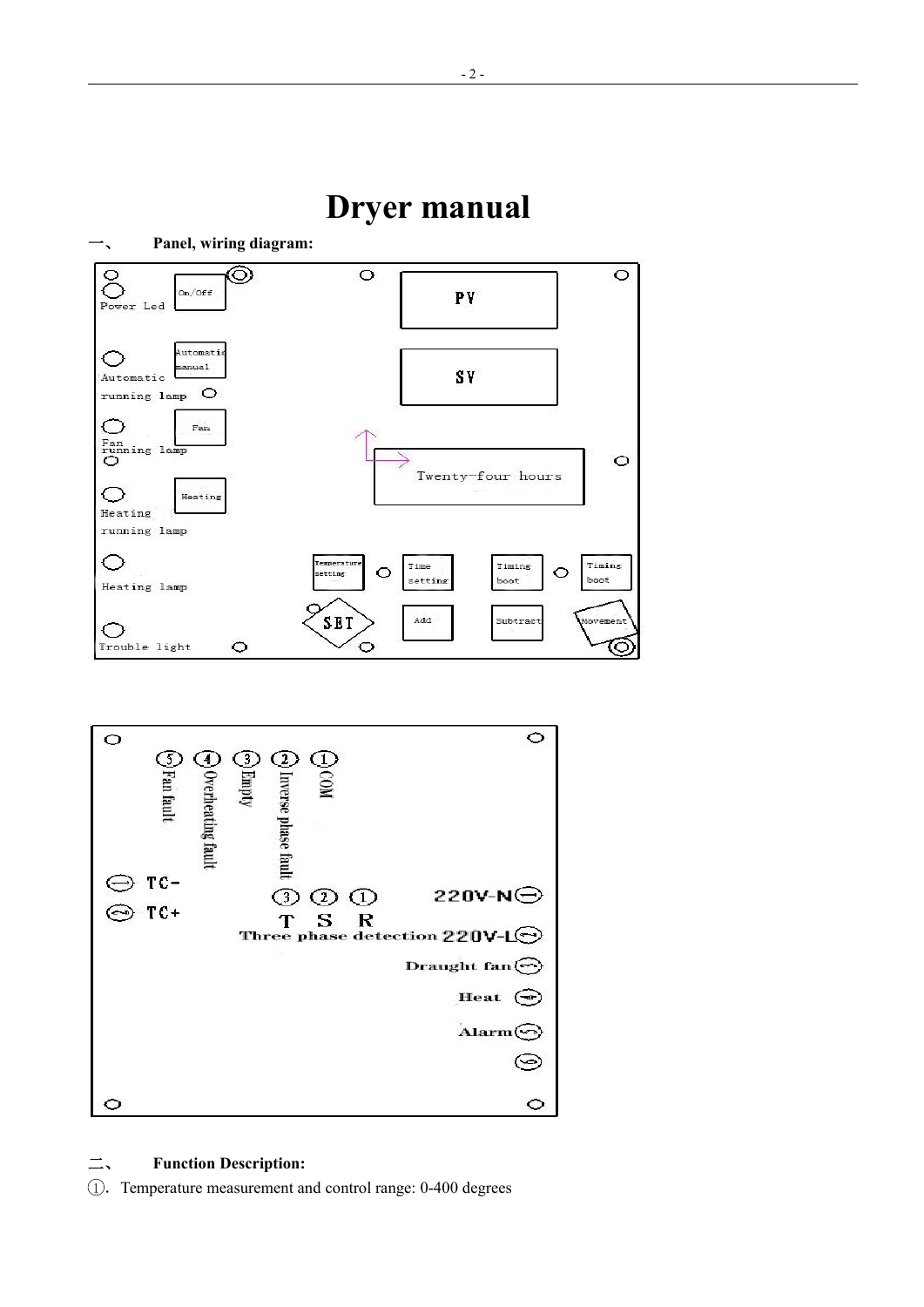- $(2)$ . Heating, temperature control for pid
- 3. 24-hour real-time time display
- $(4)$ . Nine-segment timed on / off function
- (5). Start-up delay and shutdown delay
- 6 .Auto power-on time setting: In the case of power-on, press the "set" button once, the setting light is on, and then press the "timer" button again, then "on1" will be displayed on the pv, and then press the "timer" button, then "on2" is displayed on the pv, and so on. It is displayed cyclically between "on1  $\sim$  on9". At this time, the corresponding automatic startup time is displayed in flashing on "time". At this time, you can press "Plus" or "Minus" "" And "Shift" to modify the current setting value. After finishing the setting, press the "Set" key to exit and save the parameters.
- $(7)$ . Automatic shutdown time setting: In the case of power-on, press the "set" button once, the setting light is on, and then press the "delay" button again, then "of1" will be displayed on the pv, and then press the "delay" button, "Of2" will be displayed on the pv, and so on. It will be displayed circularly between "of1  $\sim$  of9", and at this time, the corresponding automatic shutdown time will be displayed in flashing on "time". At this time, you can press "Plus" or "Minus key" and "Shift key" can modify the current setting value. After completing the setting, press the "Setting" key to exit and save the parameters.
- $(8)$ . Time range for automatic power on / off: 00 hours and 00 minutes; the system can be turned on and off at most 9 times within 24 hours a day, and the next heating-up time must be later than the last heating-off time; the next heating-off time The time must be within the same 24 hour period as the last time the heating was turned on.
- 9 .When the power is not turned on, pressing the "Fan" and "Heating" keys has no effect. When the fan is not turned on, pressing the "Heating" key has no effect. After the power is turned on, turning off the "Fan" key is effective. After the fan is turned on, turning "Heating" Key valid
- 10.Over-temperature temperature: when the measured temperature on pv is higher than this temperature setting, the system stops heating and outputs an alarm at the same time
- 11.A wind chime sounds as a reminder when operating the keys

#### 三、 **On and off process**

- $(1)$ . 3s countdown on pv when power on, software version number on sv, after 3s, "off" is displayed on pv (this is the shutdown state)
- 2 .Start-up process: In the shutdown state, at this time, press the on / off button once, the corresponding parameters are immediately displayed on the pv, sv, the power indicator is on, and then press the "fan" button, the fan light is on, and the fan relay is on. At this time, press the "Heating" button, the heating lamp is on, the heating relay is output as pid, and the heating output lamp is on and offwith the heating relay output (this is the startup process)
- 3. Shutdown process:
- 1. When pressing the on / off key directly to turn off: first turn off the heating, and then turn off the fan after the delay time has passed, and then turn off the fan. During the delay process, the pv displays "off" and the current temperature in an alternating manner. Finally, it returns to the shutdown state. .
- 2. When you turn off the heating and the fan by pressing the fan key: turn off the heating first, and then turn off the fan after the delay time after the fan is turned off, but the display will not be turned off.
- $(4)$ . Automatic start-up process: first start the fan, at the same time delay 10s (start-up heating delay time), and then start heating, the system controls the temperature in pid mode.
- 5 .Automatic shutdown process: turn off the heating first, and then turn off the fan after the delay of the shutdown fan, and finally display "off" and the current temperature (within the automatic shutdown time period) on the PV in an alternating manner. And the power light and automatic operation Light is on all the time

#### 四、 **Temperature and timesettings:**

 $\Omega$ .sv temperature setting: (setting range:  $0 \sim$  temperature control upper limit)

In the power-on state, press the set key once, the setting light is on, and enter the setting state. At this time,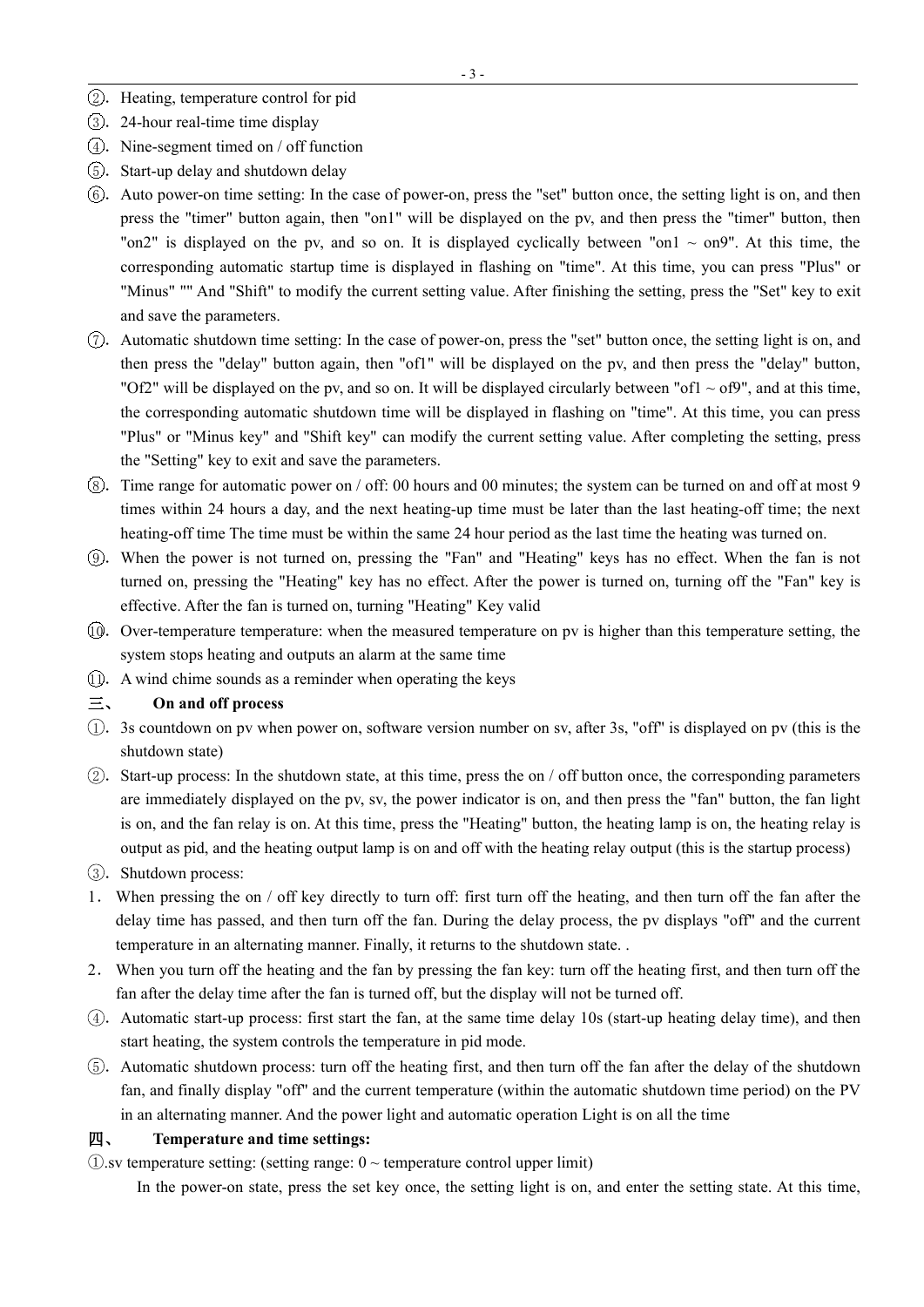press the "temperature key" again, the pv display will display the word "sv", the sv display will flash, then press the "plus" "Or" minus key "and" shift key "can modify the temperature setting value. (After the temperature setting is completed, press the set key again to confirm and exit).

- ②. Clock time setting: (setting range: 24 hours real time)
- In the power-on state, press the set key once, the setting light is on, and enter the setting state. At this time, press the "time key" again, and the "time" display flashes. At this time, press the "plus" or "minus" key. And "Shift key" to modify the current time value. (After the time is set, press the set key again to confirm and exit).
- ③. Automatic startup time setting: In the case of power-on, press the "set" button once, the setting light is on, and then press the "timer" button again, then "on1" will be displayed on the pv, and then press the "timer" button, "On2" is displayed on the pv, and so on. It is displayed cyclically between "on1  $\sim$  on9", and at this time, the corresponding automatic startup time is displayed in a flashing manner on "time". At this time, you can press "Plus" or "Minus key" and "Shift key" can modify the current setting value. After completing the setting, press the "Setting" key to exit and save the parameters.
- ④. Automatic shutdown time setting: In the case of power-on, press the "set" button once, the setting light is on, and then press the "delay" button again, then "of1" will be displayed on the pv and then click "delay" Key, then "of2" will be displayed on the pv, and so on. It will be displayed circularly between "of1  $\degree$  of9", and at this time, the corresponding automatic shutdown time will be displayed in flashing on "time". At this time, you can press the "plus key" "Or" minus key "and" shift key "can modify the current setting value. After completing the setting, press the" set "key to exit and save the parameters

#### **Parameter setting:**

1.Secondary parameter setting

1 .Press the "set" key once, the setting light is on and enter the setting state. At this time, press and hold the "temperature" key for 3 seconds until the pv display shows "f-01" ---- this is the auto-tuning function "at ", the sv display flashes, you can modify the current setting by pressing" Plus "or" Minus "

on: To run the auto-tuning function

off: To turn off the auto-tuning function

- 2 .At this time, short press the "Temperature" key for 0.5 seconds, then the pv display will show the word "f-02" —the proportional band coefficient "p" setting item, and the sv display will flash. At this time, you can press the "Plus" or "Minus" key. "And" Shift key "to modify the current setting. Setting range 0-9999
- 3 .At this time, press the "Temperature" key for 0.5 seconds, then the pv display will show the word "f-03" —the integral coefficient "i" setting item, and the sv display will flash. At this time, you can press the "Plus" or "Minus" key. And "shift key" to modify the current setting. Setting range 0-9999
- 4 .At this time, short press the "Temperature" key for 0.5 seconds, then the pv display will show the word "f-04" —the differential coefficient "d" setting item, and the sv display will flicker. At this time, you can press the "Plus" or "Minus" key. And "shift key" to modify the current setting. Setting range 0-9999
- 5 .At this time, press the "Temperature" key for 0.5 seconds, then the pv display will show "f-05" —the heating cycle setting item, and the sv display will flash. At this time, you can press the "Plus" or "Minus" and "Move" keys. Bit key "to modify the current setting. Setting range 0-30s
- 6 .At this time, short press the "Temperature" key for 0.5 seconds, then the pv display will show the word "f-06" —the temperature line error correction setting item. The sv display will flicker. At this time, you can press the "Plus" or "Minus" key. And "Shift key" to modify the current setting. Setting range -50 °C ~ + 50 °C
- $(7)$ . At this time, short press the "Temperature" key for 0.5 seconds, then the pv display will show the words "f-07" —the heating-up delay time setting item, and the sv display will flicker. And "Shift key" to modify the current setting. Setting range  $0 \sim 999s$
- 8 .At this time, short press the "Temperature" key for 0.5 seconds, then the pv display will show the words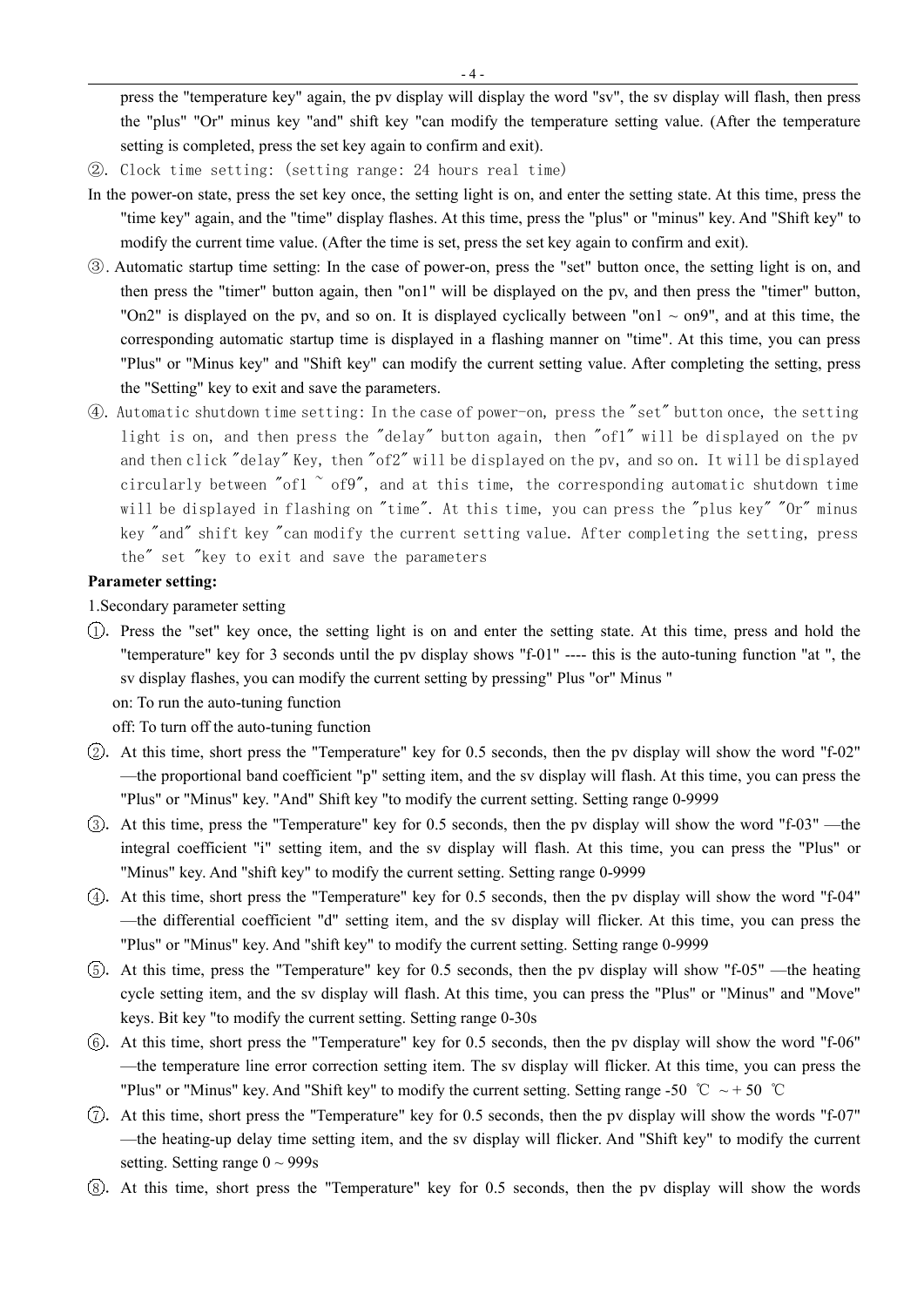"f-08"-the shutdown fan delay time setting item. And "Shift key" to modify the current setting. Setting range  $0 \sim$ 999s

- 9 .At this time, short press the "Temperature" key for 0.5 seconds, then the pv display will show the word "f-09" —the temperature control upper limit setting item, and the sv display will flash. At this time, you can press the "Plus" or "Minus" and " Shift key "to modify the current setting. Setting range  $0^{\circ}$ C ~ 400  $^{\circ}$ C
- 10.At this time, short press the "Temperature" key for 0.5 seconds, then the pv display will show the words "f-10"-over temperature temperature setting item, the sv display will flicker. At this time, you can press the "Plus" or "Minus" and " Shift key "to modify the current setting. Setting range 0 ℃ ~ 400 ℃
- 11.At this time, short press the "Temperature" key for 0.5 seconds, then the pv display will show the word "f-11" —the parameter lock setting item, and the sv display will flash. At this time, you can press the "Plus" or "Minus" and "Move" "Bit key" to modify the current setting.
	- on: locked
	- off: not locked

At this time, if you press the "Temperature" key for 0.5 seconds, it will cycle. If you press the set key, the system will automatically confirm the parameters that were modified before, and at the same time exit the setting state, and press the confirmed value to run.

If you do not operate the button for 30s, the system automatically exits the setting state, and the previously modified parameters are not stored.

| pv code   | significance              | range                                        | Factory setting |
|-----------|---------------------------|----------------------------------------------|-----------------|
| $F-01$    | <b>VDF</b>                | ON、OFF                                       | <b>OFF</b>      |
| $F-02$    | Proportional band p       | $1 - 9999$                                   | 25              |
| $F-03$    | Integration time i        | $1 \sim 99995$                               | 25              |
| $F=04$    | Differential time d       | $1 \sim 999995$                              | $\overline{4}$  |
| $F-05$    | Heating cycle             | $1\sim30S$                                   | 10S             |
| $F-06$    | line error<br>Temperature | $-50^{\circ}\text{C}\sim+50^{\circ}\text{C}$ | $\theta$        |
|           | compensation              |                                              |                 |
| $F-07$    | Heating delay time        | $1 - 99995$                                  | 10S             |
| $F - 0.8$ | Fan delay time            | $1 - 99995$                                  | 3 0 0 S         |
| $F - 0.9$ | Upper temperature limit   | $1 \sim 400$ °C                              | $200^{\circ}$ C |
| $F-1$ 0   | Temperature measurement   | $1 \sim 400$ °C                              | 200°C           |
| $F-1$ 1   | Parameter lock            | ON, OFF                                      | <b>OFF</b>      |

#### Seven, fault detection and processing:

1.During operation:

- ① **Fan overload fault input: (passive contact normally open signal, normal when open, fault when closed)** When an overload fault is detected, the fault code "e-01" is displayed on the PV in a blinking manner, the fault indicator lights up, the system turns off heating, the heating relay turns off, the heating indicator turns off, the fan is turned off, the fan relay is turned off, and the fan The indicator light is off, and the system stops all outputs. At the same time, the alarm relay outputs (on-off) alarm signals.
	- When the fault is eliminated, the system returns to the shutdown state.
- ② **Overheat fault input: (passive contact normally open signal, normal when open, fault when closed)** When an overheating fault is detected, the fault code "e-02" is displayed on the PV in a blinking manner, the